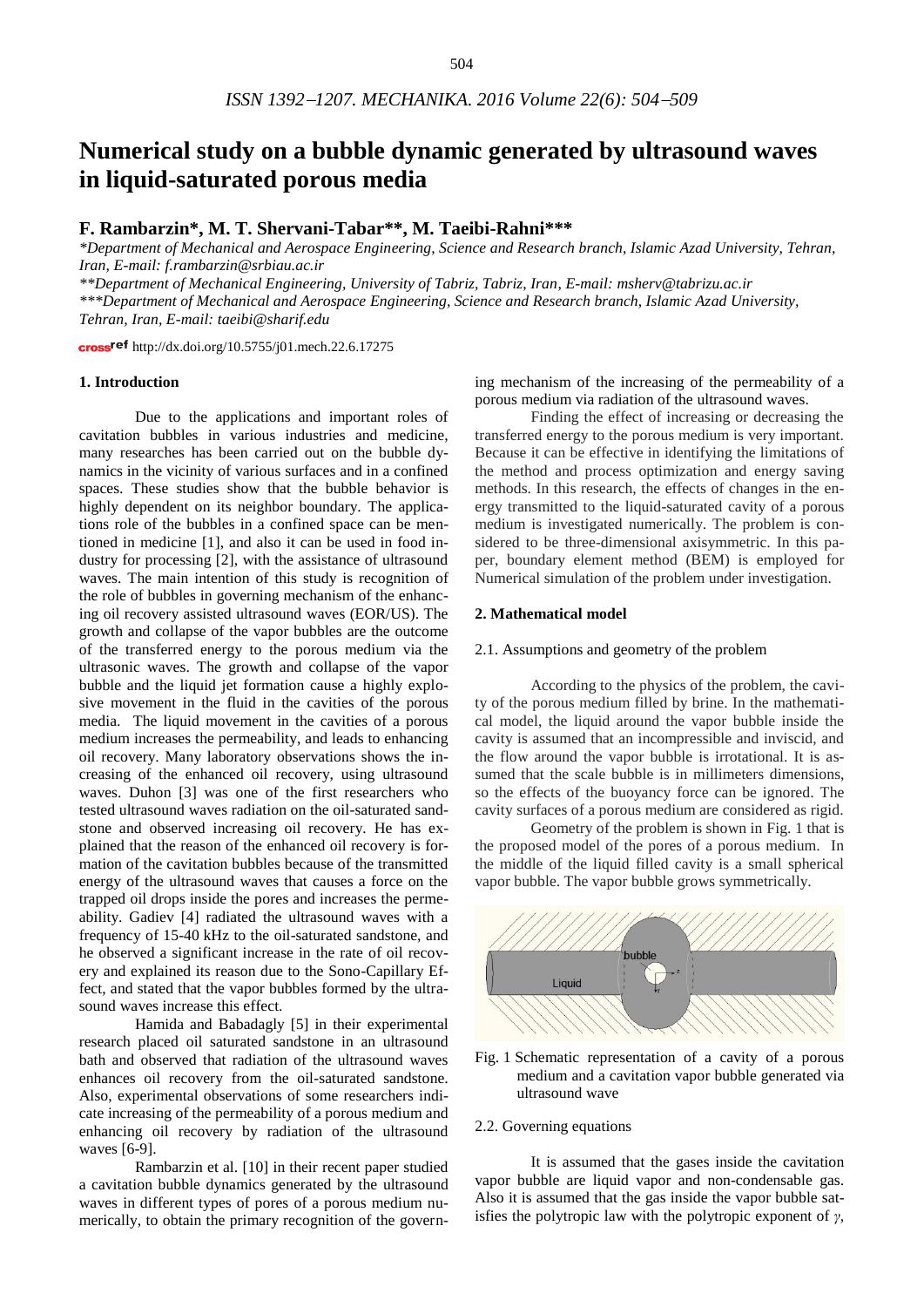that *γ* is the special heat ratio inside the vapor bubble. Soh [11] and Soh and Shervani-Tabar [12] showed that if  $\gamma = 1.15$ , the numerical results will be more compatible with the experimental results of the cavitation bubbles behavior. In this study, the amount of *γ* is considered equal to 1.15. Through the balance of the forces exerted on the vapor bubble, it can be written as:

$$
P(V) = P_c + P_0 \left(\frac{V_0}{V}\right)^{\gamma} - \sigma \kappa , \qquad (1)
$$

where  $P(V)$  is the liquid pressure on the bubble surface which is equal to the pressure inside the bubble,  $P_c$  is saturated vapor pressure of the gas inside the bubble,  $P_0$  is the initial gas pressure inside the bubble,  $V_0$  is the initial volume of bubble and  $\sigma$  is the Surface tension of the liquid inside the cavity. In this study it is assumed that  $\sigma = 0.0725 \frac{N}{m}$ . *κ* is the average surface curvature. The

average surface curvature for a Rotational symmetry axis surface, as Nitsche and steen [13] Calculated it, is given as below:

$$
\kappa = \frac{1}{2} \left( \kappa_r + \kappa_z \right),\tag{2}
$$

where  $\kappa_r$  and  $\kappa_z$  are principle radii of the curvatures, that can be defined as below:

$$
\kappa_r = \frac{1}{r \left[ 1 + \left( \frac{dr}{dz} \right)^2 \right]^{\frac{1}{2}}};
$$
\n
$$
\kappa_z = -\frac{\frac{d^2r}{dz^2}}{\left[ 1 + \left( \frac{dr}{dz} \right)^2 \right]^{\frac{3}{2}}},
$$
\n(4)

that *r* and *z* are radial axis and axis of symmetry respectively.

The equation that describes the motion of a spherical bubble in an infinite fluid domain, and is known as Rayleigh-Plesset equation and is given as [14]:

$$
R\ddot{R} + \frac{3}{2}\dot{R}^2 = \frac{1}{\rho} \left[ P_0 \left( \frac{R_0}{R} \right)^{3\gamma} - \frac{2\sigma}{R} - \Delta P \right];
$$
  
\n
$$
\Delta P = P_{\infty} - P_c,
$$
\n(5)

where  $R$  is the radius of the bubble,  $R$  and  $R$  are the first and second derivatives with respect to time, respectively that  $R$  is the radial velocity and  $R$  is the radial acceleration of a spherical bubble.  $\Delta P$  is the pressure difference between the pressure in the far field, por a, and the  $\vee P_{\infty}$ pressure inside the bubble, *Pc*.

The initial conditions for this problem are:  $R = 0$ at  $R = R_0$ , where  $R_0$  is the initial bubble radius, and also

when the bubble reaches its maximum radius,  $R = R_m$ ,  $R = 0$  occurs again. Before solving the problem, the Eq. (5) should be non-dimensionalized.

## 2.3. Non–dimensional equations

Non-dimensional parameters are defined as follows:

$$
\overline{r} = \frac{r}{R_m};
$$
\n
$$
\overline{z} = \frac{z}{R_m};
$$
\n
$$
\overline{R} = \frac{R}{R_m};
$$
\n
$$
\overline{t} = \frac{t}{R_m} \left( \frac{P_{\infty} - P_c}{\rho} \right)^{\frac{1}{2}};
$$
\n
$$
\overline{\phi} = \frac{\phi}{R_m} \left( \frac{\rho}{P_{\infty} - P_c} \right)^{\frac{1}{2}};
$$
\n
$$
\varepsilon = \frac{P_0}{AP};
$$
\n
$$
\eta = \frac{\sigma}{R_m \Delta P},
$$
\n(6)

where the superscripts indicate the dimensionless parameters,  $\varepsilon$  is called the Strength parameter that can be considered as the amount of the transferred energy.  $\eta$  is the surface tension parameter,  $R$  is the radius of the bubble at any time, *r* is the radial axis, *z* is the axis of symmetry,  $\rho$  is the liquid density around the vapor bubble, and  $\phi$  is the velocity potential.

Now, with analytical solution of the Eq. (5) and then making it dimensionless using the defined nondimensional parameters and by satisfying the initial conditions, the Eq. (5) becomes as below [15]:

$$
\frac{\varepsilon}{3-3\gamma} \left( \overline{R_0}^{3\gamma} - \overline{R_0}^3 \right) + \frac{1}{3} \left( \overline{R_0}^3 - 1 \right) + \eta \left( \overline{R_0}^2 - 1 \right) = 0 \ . \tag{7}
$$

By solving the above equation in a given *Rm*, the maximum radius of the vapor bubble, and given *ε* and *η*, the initial dimensionless bubble radius,  $R_0$ , can be obtained by the Newton-Raphson method.

#### 2.4. Boundary integral equation

According to the assumption of the potential fluid flow around the vapor bubble, the Green's integral equation is the governing equation for the fluid flow around the vapor bubble.

$$
4\pi C_p \phi(p) + \int_s \phi(q) \frac{\partial}{\partial n} \left( \frac{1}{|p-q|} \right) ds =
$$
  
= 
$$
\int_s \frac{\partial}{\partial n} \phi(q) \frac{1}{|p-q|} ds;
$$
  

$$
C_p = 0.5 \text{ if } p \in S; C_p = 1 \text{ if } p \in \Omega,
$$
 (8)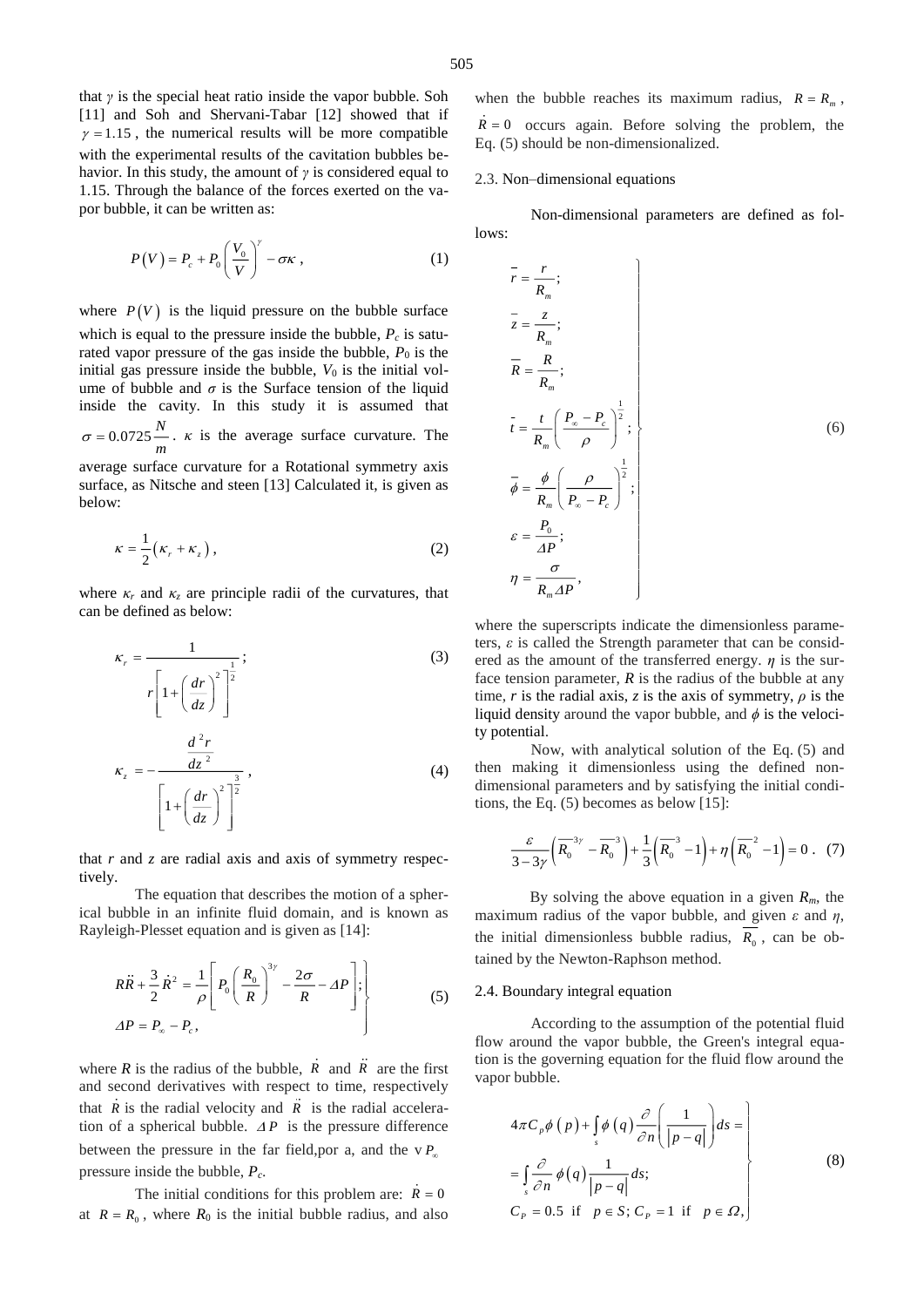where *s* is the domain boundary including the vapor bubble surface, the cavity surface and the boundary at physical infinity;  $Q$  is the liquid domain;  $p$  is any point in the liquid domain or on the boundary, and *q* is any point on the boundary.

#### 2.5. Evaluating of time historical

The unsteady Bernoulli equation is employed for evaluating of time historical of the velocity potential and can be written as:

$$
P_b = P_{\infty} - \rho \frac{\partial \Phi}{\partial t} - \frac{1}{2} \rho |\underline{u}|^2, \qquad (9)
$$

where  $P_b$  is the pressure inside the vapor bubble and  $\mu$  is the mean velocity of the boundary of the vapor bubble.

## **3. Numerical computation**

## 3.1. Discretization of the problem

Fig. 2 shows discretization of the boundaries of the suggested cavity model from a porous media.

The problem is considered axially symmetric. The cavity is saturated by liquid. The rigid surface of the cavity are discretized with linear elements and to avoid numerical instabilities, bubble boundary discretized by the cubic spline elements.



Fig. 2 Discretization of the boundaries of the proposed model of a cavity of a porous medium

Green integral equation that is mentioned in the Eq. (8), is discretized as follow:

$$
C_{p_i}\phi(p_i) + \sum_{j=1}^m \int_{s_j} \phi(q_j) \frac{\partial}{\partial n} \frac{1}{|p_i - q_j|} ds =
$$
  
= 
$$
\sum_{j=1}^m \int_{s_j} \frac{\partial}{\partial n} \phi(q_j) \frac{1}{|p_i - q_j|} ds,
$$
 (10)

Also discretized form of the unsteady Bernoulli equation with the Lagrangian approach is as follow:

$$
\phi_j^{n+1} = \phi_j^n + \Delta t \left[ \frac{P_{\infty} - P_b}{\rho} + \frac{1}{2} \left| \nabla \phi_j^n \right|^2 \right].
$$
 (11)

Discretization of the rigid boundaries of the cavity continues to physical infinity. The collocation points are located in the middle of each element and the velocity potential and the normal velocity functions have been considered to be constant along each element.

### 3.2. Numerical procedure

The numerical calculations starts when the spherical vapor bubble via transmitted energy of the ultrasound waves into the liquid saturated cavity is in its initial minimum volume. The initial very high pressure inside the vapor bubble drives the bubble boundary, and the vapor bubble grows.

For obtaining the better numerical results, variable time step is obtained from the unsteady Bernoulli equation as follow:

$$
\Delta t = \min \left| \frac{\Delta \phi}{\frac{P_{\infty} - P_b}{\rho} + \frac{1}{2} \left| \nabla \phi_j^n \right|^2} \right|,\tag{12}
$$

where  $\Delta\phi$  is an approximate constant number that indicates the maximum increase of the velocity potential on the vapor bubble boundary between the two consecutive time steps. At the beginning of the solution, the velocity potential on the bubble boundary and the normal velocity on the rigid surface given, and their value are equal to zero. With the given velocity potential at time *t*, by using the unsteady Bernoulli equation and fourth-order Runge-Kutta method, the velocity potential on the bubble boundary for the next time step,  $t + \Delta t$ , can be obtained.

#### **4. Numerical results and discussion**

Fig. 3 shows the evolution of the cavitation vapor bubble which is generated by the transmitted energy of the ultrasound waves to a liquid-saturated cavity. In the vapor bubble growth phase, as seen in the Figs. 1-3, the vapor bubble expands along the axis of symmetry. Then the liquid particles in the vicinity of the vapor bubble are accelerated away from the vapor bubble to the left and right sides. The accelerated liquid particles apply impact forces on possible obstacles in the left and right sides of the cavity. The applied forces could lead to removing of the possible obstacles, i.e. clays or sands, and consequently the permeability of the porous medium increases.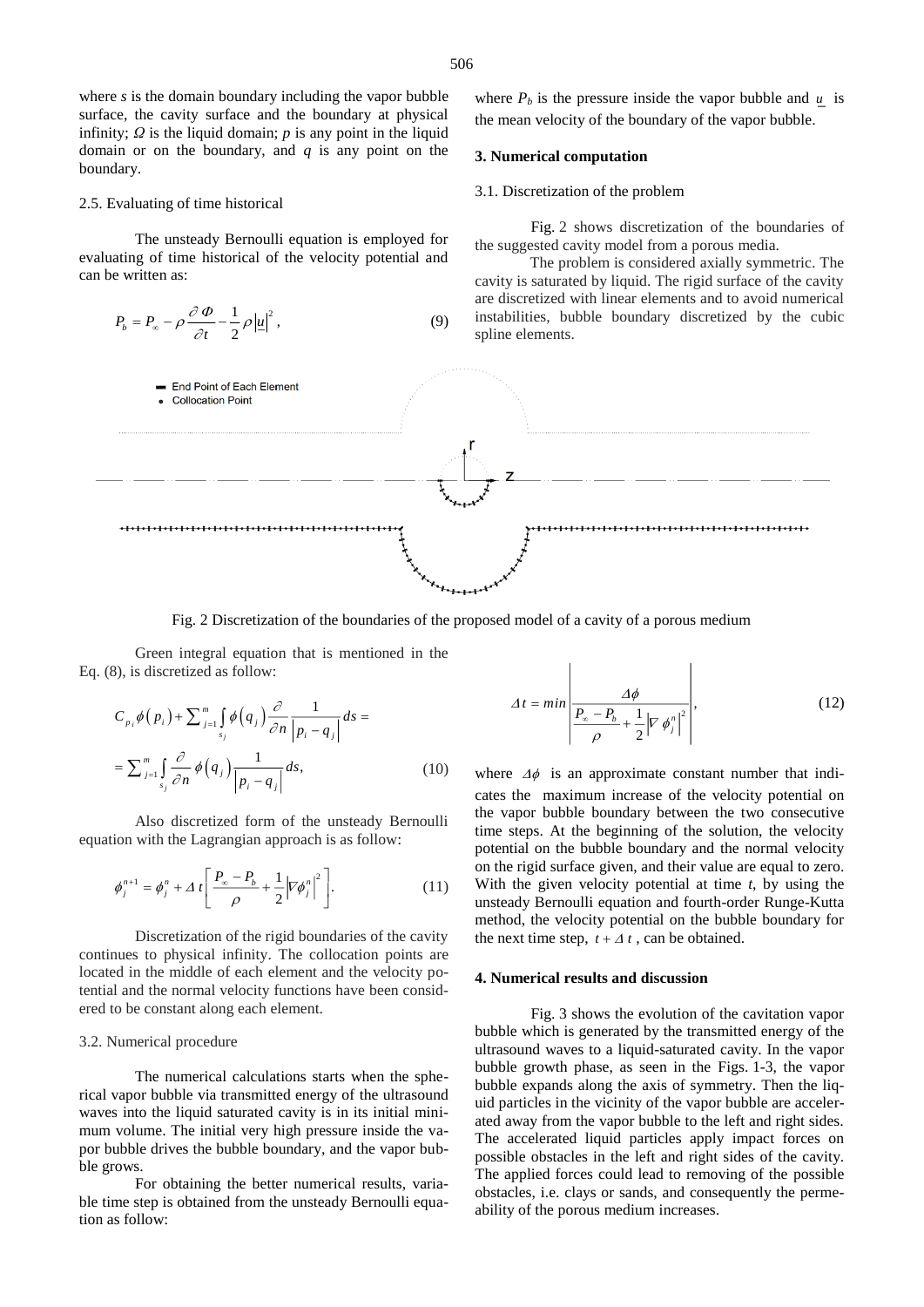At the end of the growth phase, two high pressure range are created on the both sides of the vapor bubble. Due to the pressure difference created between this high pressure region and the pressure inside the vapor bubble, liquid jet develops around the vapor bubble and it takes the shape of an hourglass. This stage is called the necking phenomenon.



Fig. 3 Bubble's evolution in the center of the cavity of a porous medium with profiles: a - a-c: growth phase; b - c-e: collapse phase



Fig. 4 Time history of the pressure inside the vapor bubble

Fig. 4 illustrates the changes of the pressure inside the vapor bubble with respect to the non-dimensional time during the growth and collapse phases in the cases of with and without the surface tension. As it is clear in figure 4, in the case of existence of the surface tension, during the growth phase of the vapor bubble, due to the inertia the vapor bubble can not grow enough than the case of without surface tension. So the pressure drop rate inside the vapor bubble is higher for the case of without surface tension. Fig. 5 shows time history of the variations of the nondimensional liquid jet velocity on both sides of the vapor

bubble. As it can be seen in this figure, during the growth and collapse phases of the vapor bubble in the cases of with and without surface tension, the two diagrams almost overlap each other. Given the scale of the problem which is millimeter, the effect of the surface tension on the liquid jet velocity is negligible.



Fig. 5 Variations of liquid jet velocity, at both sides of the bubble the non-dimensional time during the phases of growth and collapse for the cases: with surface tension and without surface tension



Fig. 6 Time history of the variation of the relative volume of the vapor bubble during its growth and collapse phases for the cases: with and without surface tension

Fig. 6 shows the rate of the growth and collapse phases of the vapor bubble in two cases: with surface tension and without surface tension. As it has been illustrated two graphs are overlap. However, to see the effects of surface tension, charts at the end of growth and collapse phases with higher precision drawn in Figs. 7, a and b. Because this result could be useful for micro scale of the problem that surface tension is important. As it has been shown in Figs. 7, a and b, the rate of the growth and collapse phases of the vapor bubble in the case of existence surface tension is lower than the case of without surface tension. It can be concluded from Fig. 7, b that the bubble lifetime in the condition of the presence the surface tension compared to the case of the absence surface tension is higher.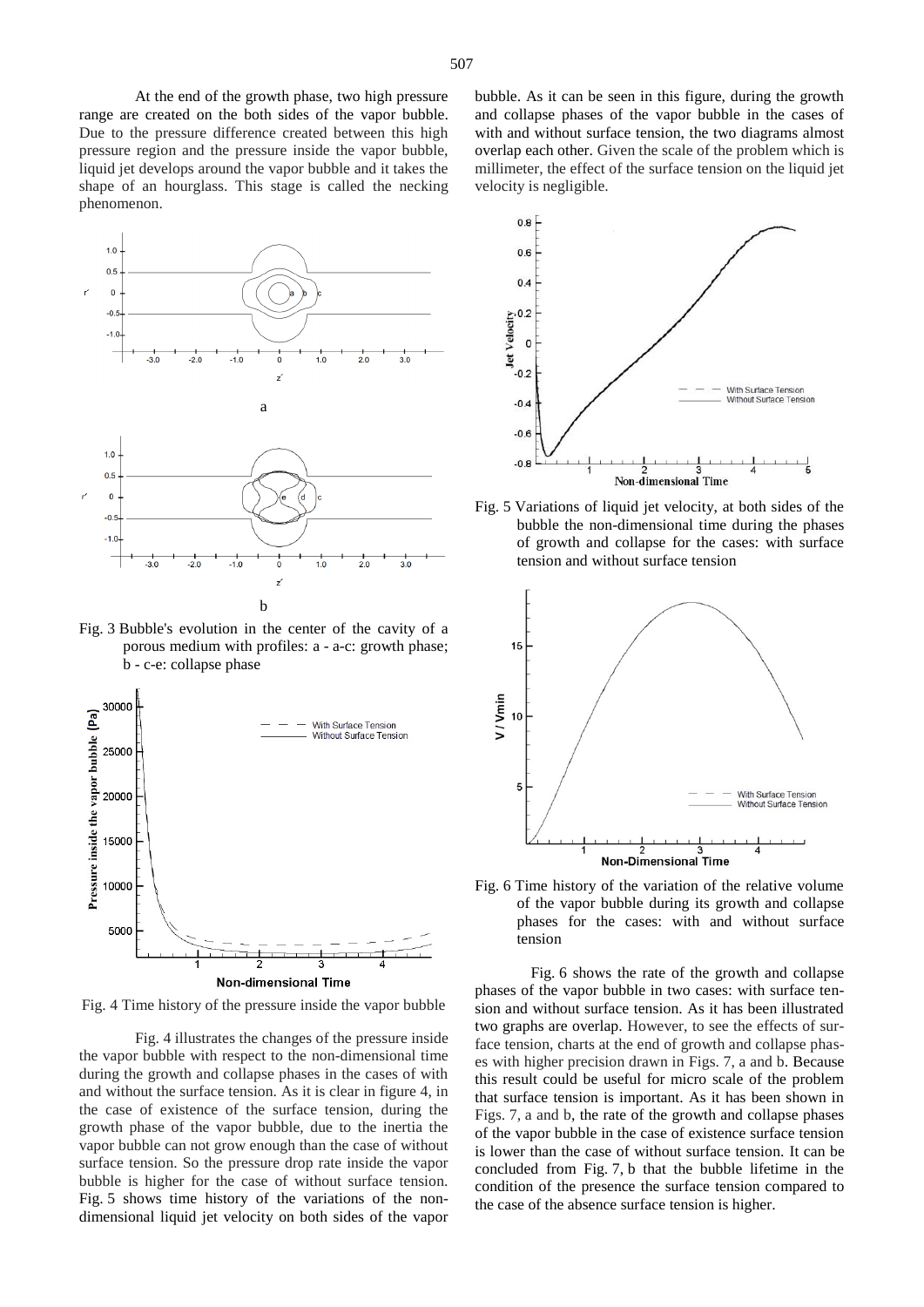

Fig. 7 Magnified time history of the variation of the relative volume of the vapor bubble for the cases with and without surface tension in: a - end of the growth phase; b - end of the collapse phase

To investigate the effects of the transmitted energy to a liquid-saturated porous medium, the transferred energy is increased 2.5, 5 and 10 times. It should be considered that the energy intensity of the ultrasound waves can not be increased indefinitely, because the maximum size of the bubbles is also dependent on the pressure amplitude, because may be not sufficient time for collapsing of the vapor bubble in a wavelength.

Fig. 8 illustrates rate of the growth and collapse phases of the bubble in the different amount of the transmitted energy to the liquid-saturated cavity of a porous medium. As it can be seen in the diagram, with the increase in the energy intensity that specified by the arrow in the figure, the rate of the growth and collapse phases of the vapor bubble shows significant increase, but there were no significant changes in lifetime of the vapor bubble.

Fig. 9 shows the variation of liquid jet velocity on both sides of the vapor bubble that are developed during the collapse process of the vapor bubble in different transmitted energy intensities. As can be seen in this figure, by reducing the energy intensity has been transferred that shown by the arrow in Fig. 9, in the both sides of the vapor bubble, the liquid particles along the axis of symmetry are less acceleration.



Fig. 8 Variations of the bubble volume relative to the minimum volume in non-dimensional time, during the process of growth and collapse with different intensities of transmitted energy to the liquidsaturated cavity of a porous medium



Fig. 9 Variations of liquid jet velocity on both sides of the bubble along the axis of symmetry relative to nondimensional time for different transmitted energy intensity

## **5. Conclusion**

In this paper, the dynamics of cavitation bubbles with different energy transfer and in the presence and absence of surface tension, the pores of the porous medium saturated with a liquid such as oil wells was studied numerically. With the increase in energy intensity has been transferred to a fluid-filled canal in a porous medium speed growth and decay phase shows a significant increase. But not observed significant changes in longevity bubble. The fluid particles through porous media on both sides of bubbles along the axis of the model are accelerated by increasing the intensity of transmitted energy. As a result, the force applied to the possible barriers at both ends of the cavity increases which ultimately increases the permeability of the porous medium. Increasing the permeability of the oil wells will result in increased oil recovery. The results show that the effect of surface tension on the results is not significant because of the scale of the problem. But to extend it to issues that porous medium filled with fluids with different surface tension and the problem is a micro scale dimension, on closer examination showed that surface tension is applied in the problem, because of the inertia of the growth of bubbles, the bubbles can not grow as

508